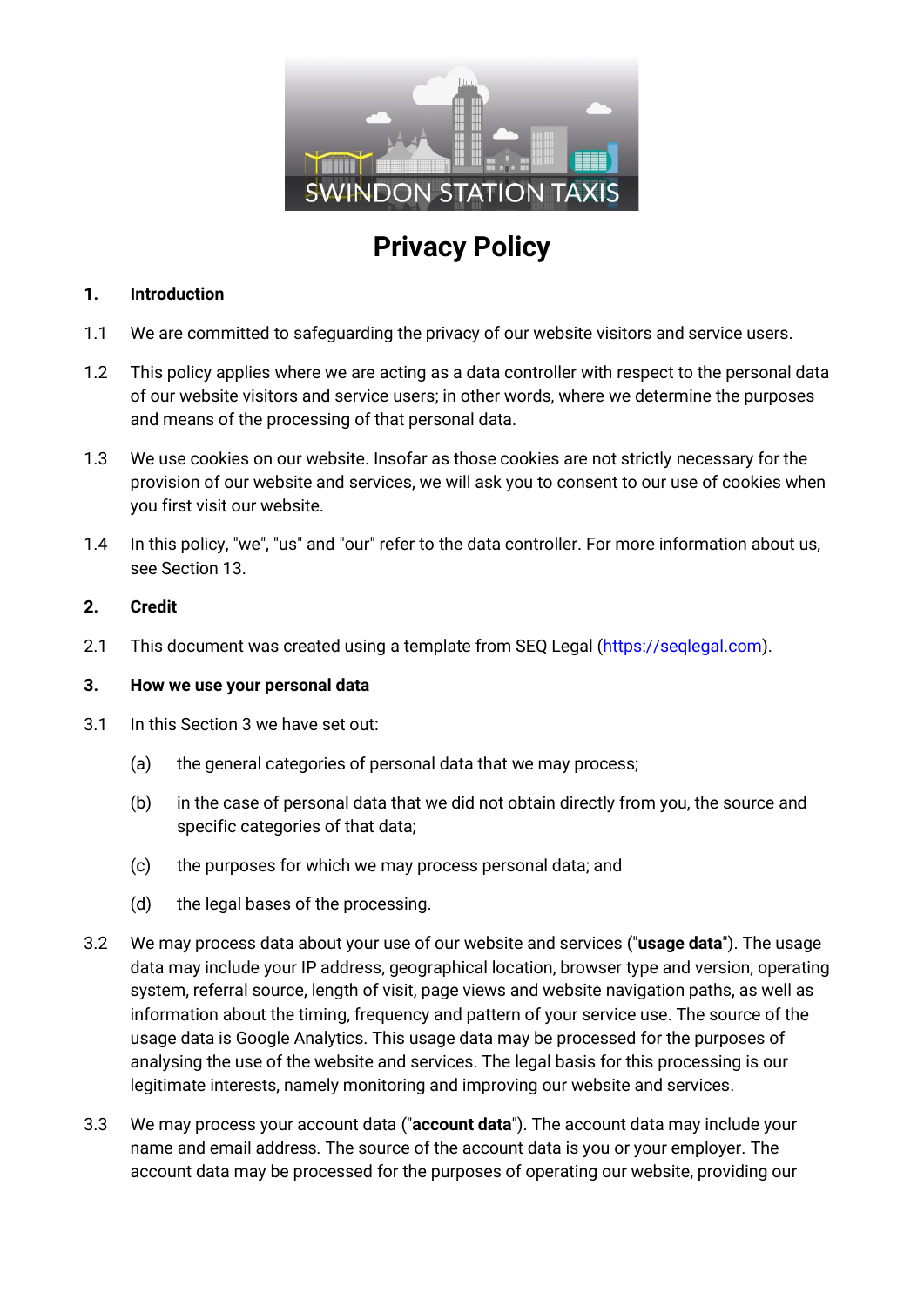services, ensuring the security of our website and services, maintaining back-ups of our databases and communicating with you. The legal basis for this processing is our legitimate interests, namely the proper administration of our website and business.

- 3.4 We may process information relating to our customer relationships, including customer contact information ("**customer relationship data**"). The customer relationship data may include your name, your employer, your job title or role, your contact details, and information contained in communications between us and you or your employer. The source of the customer relationship data is you or your employer. The customer relationship data may be processed for the purposes of managing our relationships with customers, communicating with customers, keeping records of those communications and promoting our products and services to customers. The legal basis for this processing is our legitimate interests, namely the proper management of our customer relationships.
- 3.5 We may process information that you provide to us for the purpose of subscribing to our email notifications and/or newsletters ("**notification data**"). The notification data may be processed for the purposes of sending you the relevant notifications and/or newsletters. The legal basis for this processing is the performance of a contract between you and us and/or taking steps, at your request, to enter into such a contract.
- 3.6 We may process any of your personal data identified in this policy where necessary for the establishment, exercise or defence of legal claims, whether in court proceedings or in an administrative or out-of-court procedure. The legal basis for this processing is our legitimate interests, namely the protection and assertion of our legal rights, your legal rights and the legal rights of others.
- 3.7 We may process any of your personal data identified in this policy where necessary for the purposes of obtaining or maintaining insurance coverage, managing risks, or obtaining professional advice. The legal basis for this processing is our legitimate interests, namely the proper protection of our business against risks.
- 3.8 In addition to the specific purposes for which we may process your personal data set out in this Section 3, we may also process any of your personal data where such processing is necessary for compliance with a legal obligation to which we are subject, or in order to protect your vital interests or the vital interests of another natural person.
- 3.9 Please do not supply any other person's personal data to us, unless we prompt you to do so.

## **4. Providing your personal data to others**

- 4.1 We may disclose your personal data to our insurers and/or professional advisers insofar as reasonably necessary for the purposes of obtaining or maintaining insurance coverage, managing risks, obtaining professional advice, or the establishment, exercise or defence of legal claims, whether in court proceedings or in an administrative or out-of-court procedure.
- 4.2 We may disclose your enquiry data to one or more of those selected third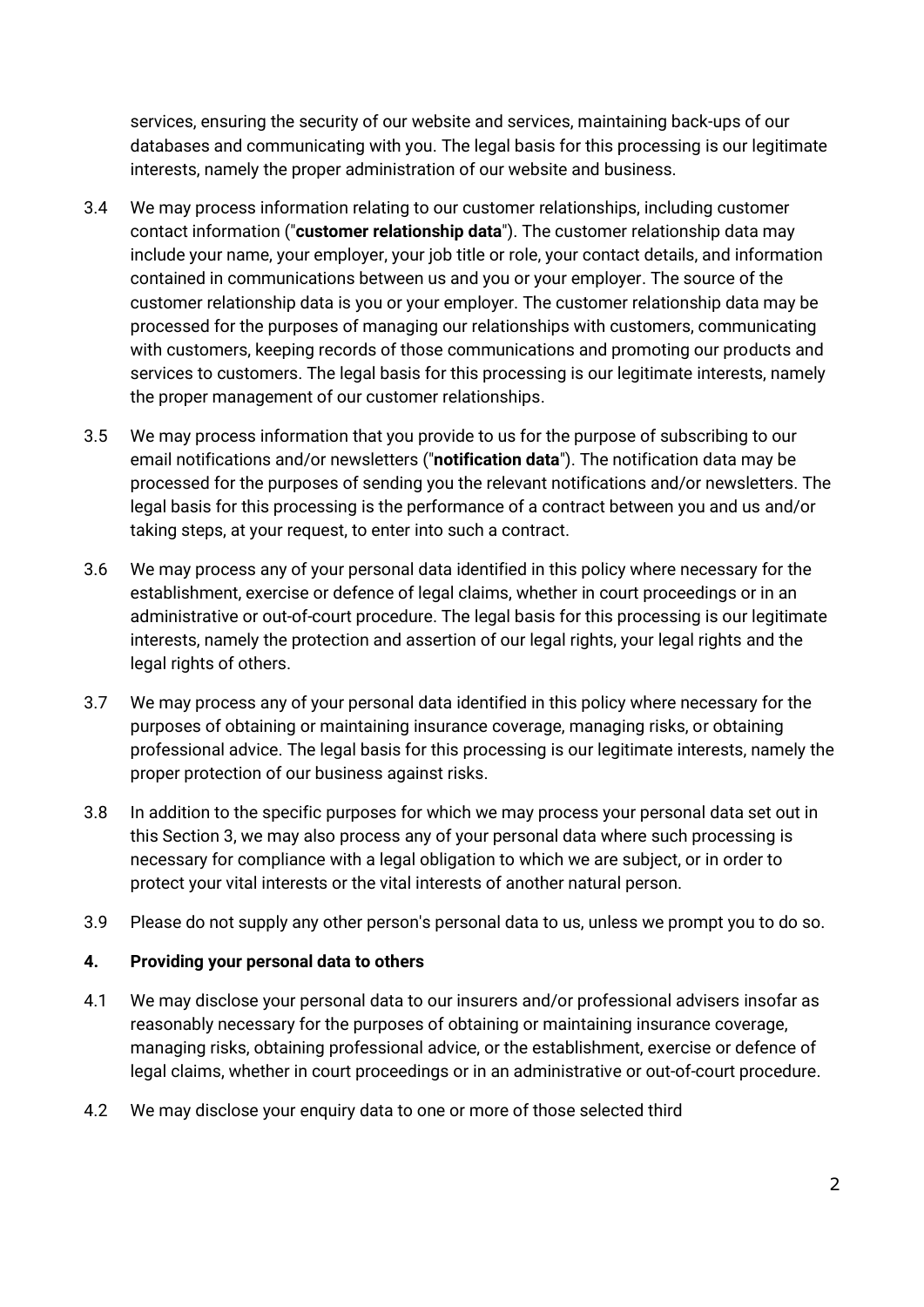4.3 In addition to the specific disclosures of personal data set out in this Section 4, we may disclose your personal data where such disclosure is necessary for compliance with a legal obligation to which we are subject, or in order to protect your vital interests or the vital interests of another natural person. We may also disclose your personal data where such disclosure is necessary for the establishment, exercise or defence of legal claims, whether in court proceedings or in an administrative or out-of-court procedure.

## **5. International transfers of your personal data**

- 5.1 In this Section 5, we provide information about the circumstances in which your personal data may be transferred to countries outside the European Economic Area (EEA).
- 5.2 The hosting facilities for our website are situated in the UK and Germany. The European Commission has made an "adequacy decision" with respect to the data protection laws of each of these countries. Transfers to each of these countries will be protected by appropriate safeguards, namely the use of standard data protection clauses adopted or approved by the European Commission, a copy of which you can obtain from The Information Commissioners website: ico.org.uk.
- 5.3 You acknowledge that personal data that you submit for publication through our website or services may be available, via the internet, around the world. We cannot prevent the use (or misuse) of such personal data by others.

#### **6. Retaining and deleting personal data**

- 6.1 This Section 6 sets out our data retention policies and procedure, which are designed to help ensure that we comply with our legal obligations in relation to the retention and deletion of personal data.
- 6.2 Personal data that we process for any purpose or purposes shall not be kept for longer than is necessary for that purpose or those purposes.
- 6.3 We will retain your personal data as follows:
	- (a) Personal data will be retained for a minimum period of 6 months following collection and for a maximum period of 5 years following collection.
- 6.4 Notwithstanding the other provisions of this Section 6, we may retain your personal data where such retention is necessary for compliance with a legal obligation to which we are subject, or in order to protect your vital interests or the vital interests of another natural person.

## **7. Amendments**

- 7.1 We may update this policy from time to time by publishing a new version on our website.
- 7.2 You should check this page occasionally to ensure you are happy with any changes to this policy.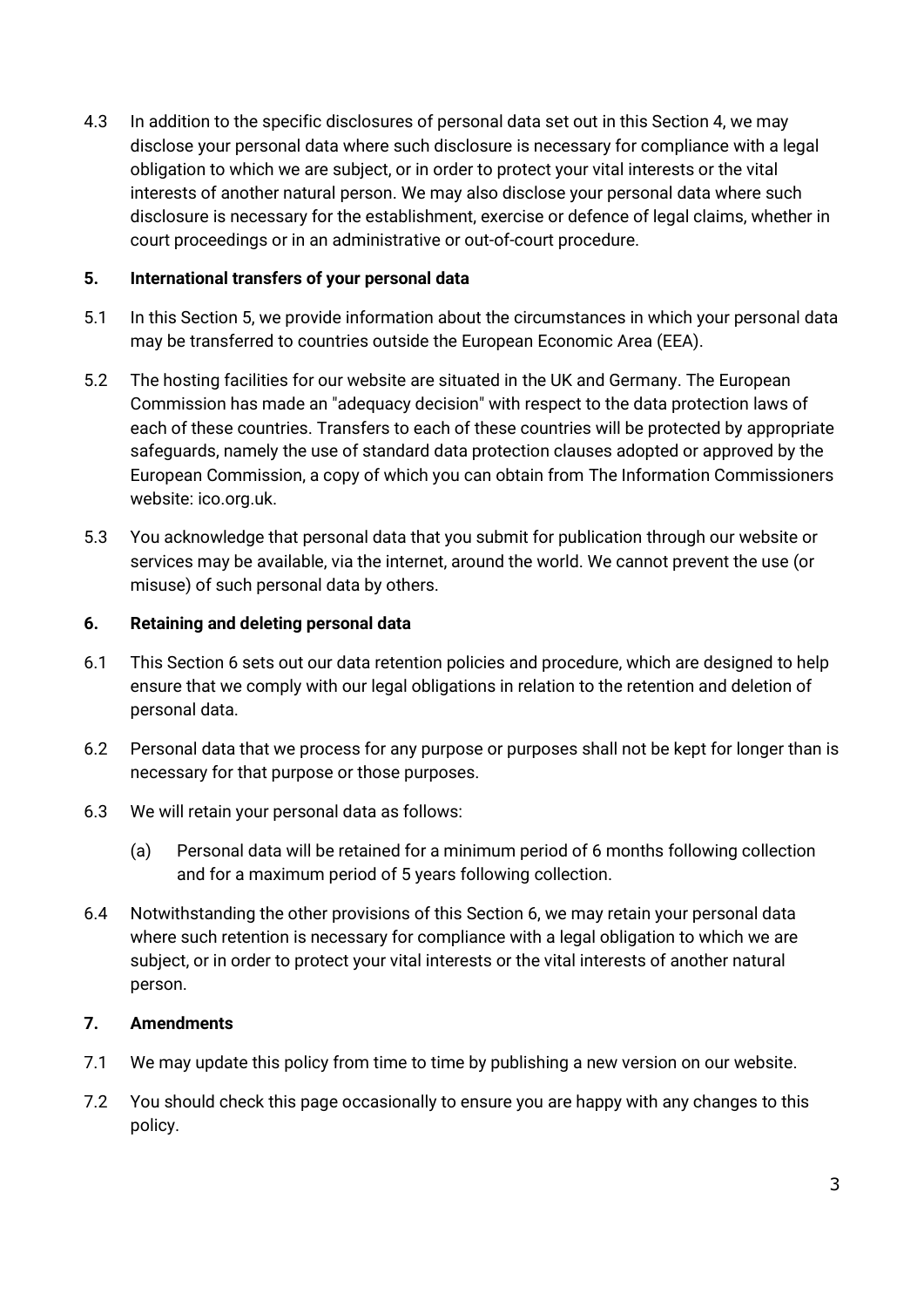7.3 We may notify you of significant changes to this policy by email.

# **8. Your rights**

- 8.1 In this Section 8, we have summarised the rights that you have under data protection law. Some of the rights are complex, and not all of the details have been included in our summaries. Accordingly, you should read the relevant laws and guidance from the regulatory authorities for a full explanation of these rights.
- 8.2 Your principal rights under data protection law are:
	- (a) the right to access;
	- (b) the right to rectification;
	- (c) the right to erasure;
	- (d) the right to restrict processing;
	- (e) the right to object to processing;
	- (f) the right to data portability;
	- (g) the right to complain to a supervisory authority; and
	- (h) the right to withdraw consent.
- 8.3 You have the right to confirmation as to whether or not we process your personal data and, where we do, access to the personal data, together with certain additional information. That additional information includes details of the purposes of the processing, the categories of personal data concerned and the recipients of the personal data. Providing the rights and freedoms of others are not affected, we will supply to you a copy of your personal data. The first copy will be provided free of charge, on receipt of a written request from you, but additional copies may be subject to a reasonable fee.
- 8.4 You have the right to have any inaccurate personal data about you rectified and, taking into account the purposes of the processing, to have any incomplete personal data about you completed.
- 8.5 In some circumstances you have the right to the erasure of your personal data without undue delay. Those circumstances include: the personal data are no longer necessary in relation to the purposes for which they were collected or otherwise processed; you withdraw consent to consent-based processing; you object to the processing under certain rules of applicable data protection law; the processing is for direct marketing purposes; and the personal data have been unlawfully processed. However, there are exclusions of the right to erasure. The general exclusions include where processing is necessary: for exercising the right of freedom of expression and information; for compliance with a legal obligation; or for the establishment, exercise or defence of legal claims.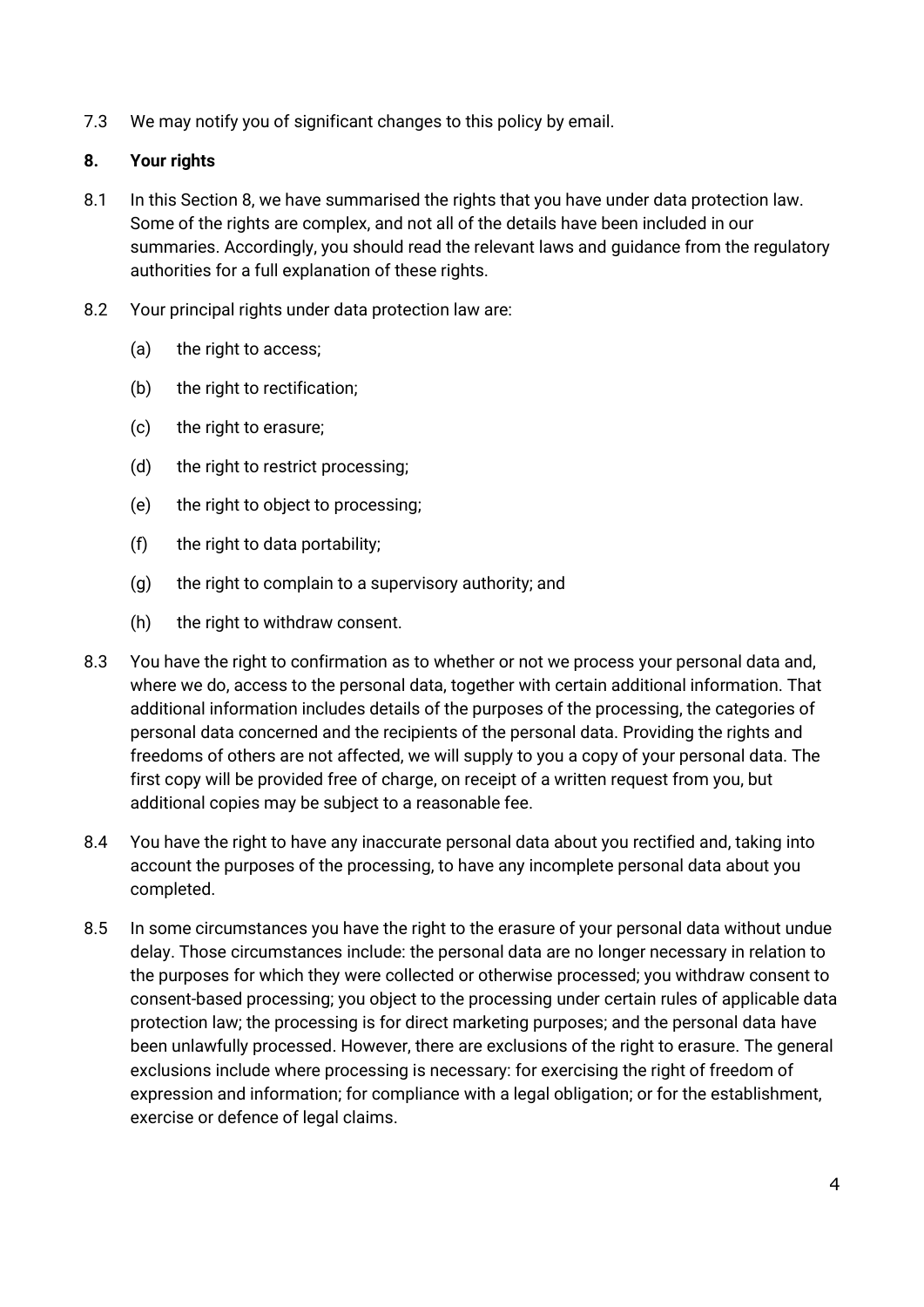- 8.6 In some circumstances you have the right to restrict the processing of your personal data. Those circumstances are: you contest the accuracy of the personal data; processing is unlawful but you oppose erasure; we no longer need the personal data for the purposes of our processing, but you require personal data for the establishment, exercise or defence of legal claims; and you have objected to processing, pending the verification of that objection. Where processing has been restricted on this basis, we may continue to store your personal data. However, we will only otherwise process it: with your consent; for the establishment, exercise or defence of legal claims; for the protection of the rights of another natural or legal person; or for reasons of important public interest.
- 8.7 You have the right to object to our processing of your personal data on grounds relating to your particular situation, but only to the extent that the legal basis for the processing is that the processing is necessary for: the performance of a task carried out in the public interest or in the exercise of any official authority vested in us; or the purposes of the legitimate interests pursued by us or by a third party. If you make such an objection, we will cease to process the personal information unless we can demonstrate compelling legitimate grounds for the processing which override your interests, rights and freedoms, or the processing is for the establishment, exercise or defence of legal claims.
- 8.8 To the extent that the legal basis for our processing of your personal data is:
	- (a) consent; or
	- (b) that the processing is necessary for the performance of a contract to which you are party or in order to take steps at your request prior to entering into a contract,

and such processing is carried out by automated means, you have the right to receive your personal data from us in a structured, commonly used and machine-readable format. However, this right does not apply where it would adversely affect the rights and freedoms of others.

- 8.9 If you consider that our processing of your personal information infringes data protection laws, you have a legal right to lodge a complaint with a supervisory authority responsible for data protection. You may do so in the EU member state of your habitual residence, your place of work or the place of the alleged infringement.
- 8.10 To the extent that the legal basis for our processing of your personal information is consent, you have the right to withdraw that consent at any time. Withdrawal will not affect the lawfulness of processing before the withdrawal.
- 8.11 You may exercise any of your rights in relation to your personal data by written notice to us in addition to the other methods specified in this Section 8.

## **9. About cookies**

9.1 A cookie is a file containing an identifier (a string of letters and numbers) that is sent by a web server to a web browser and is stored by the browser. The identifier is then sent back to the server each time the browser requests a page from the server.